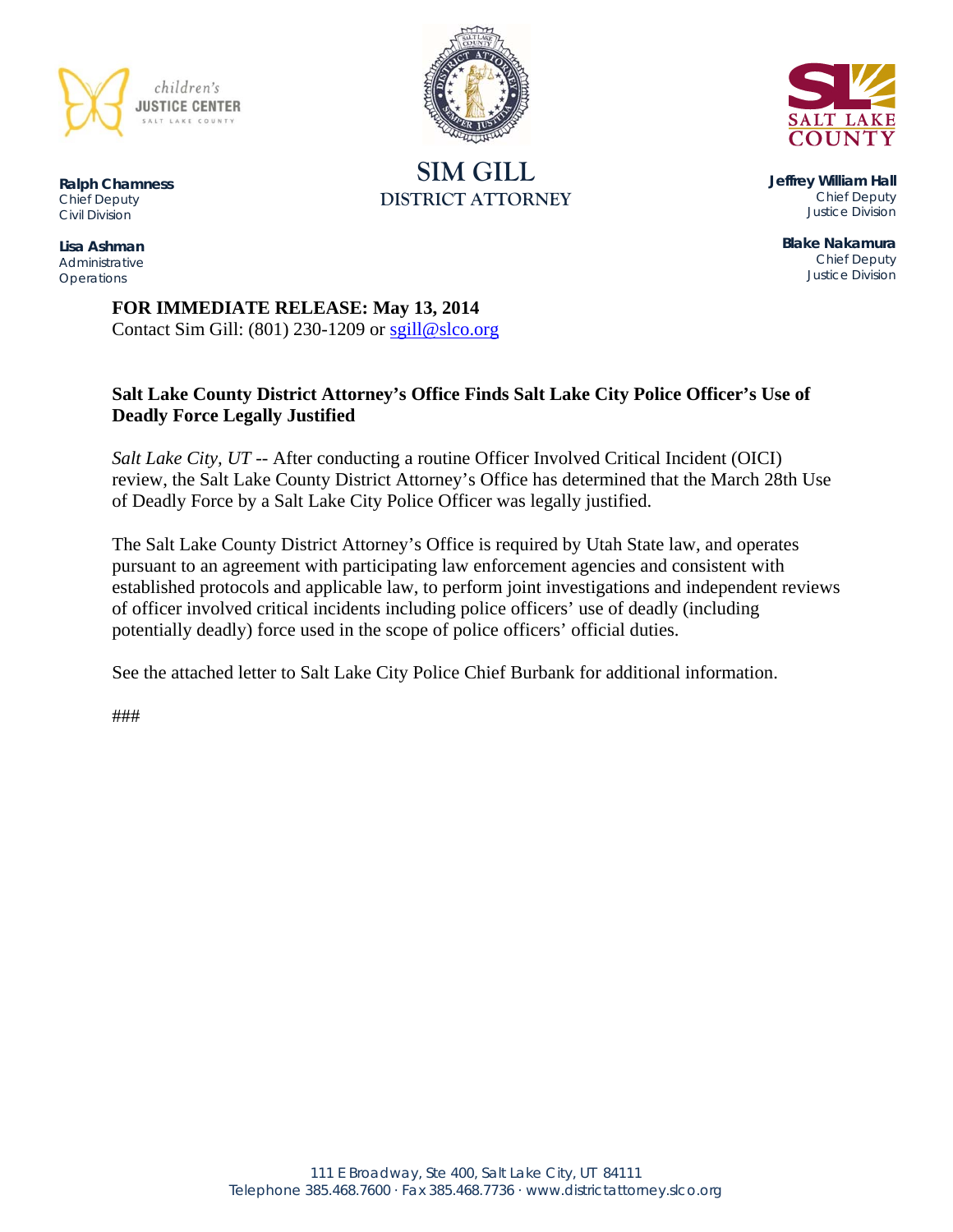

**Ralph Chamness**  *Chief Deputy Civil Division*

**Lisa Ashman** *Administrative Operations*

> Chief Chris Burbank Salt Lake City Police Dept. 475 South 300 East Salt Lake City, UT 84111

*via hand delivery*

May 12, 2014

RE: *Investigation of SLCPD Officer Moelealaolao Tafisi's Use of Deadly Force* Incident Date: March 28, 2014 Incident Location: 83 West, 300 South, Salt Lake City, UT Our Case No.: 2014-780 SLCPD Case No.: 14-49811

Dear Chief Burbank:

As you know, the Office of the Salt Lake County District Attorney's Office, Sim Gill, Salt Lake County District Attorney, ("DA's Office") is required by Utah State law, and operates pursuant to an agreement with participating law enforcement agencies and consistent with established protocols and applicable law, to perform joint investigations and independent reviews of officer involved critical incidents ("OICI") including police officers' use of deadly (including potentially deadly) force used in the scope of police officers' official duties.

After working in conjunction with the Salt Lake City Police Dept. ("SLCPD") the DA's Office has completed its review of the investigation concerning Officer Moelealaolao Tafisi's use of deadly force against Christopher Leo Knight. The purpose of the review was to determine whether the force employed was lawful and justified under Utah law. As set forth more fully herein, we have concluded that Officer Tafisi's use of deadly force was justified under Utah law.

The opinions and conclusions set forth in this letter are based upon facts obtained from the investigation as set forth in investigation materials presented to the DA's Office. Should additional or different facts subsequently come to light, the opinions and conclusions contained herein may be materially different.





**Jeffrey William Hall** *Chief Deputy Justice Division*

> **Blake Nakamura** *Chief Deputy Justice Division*

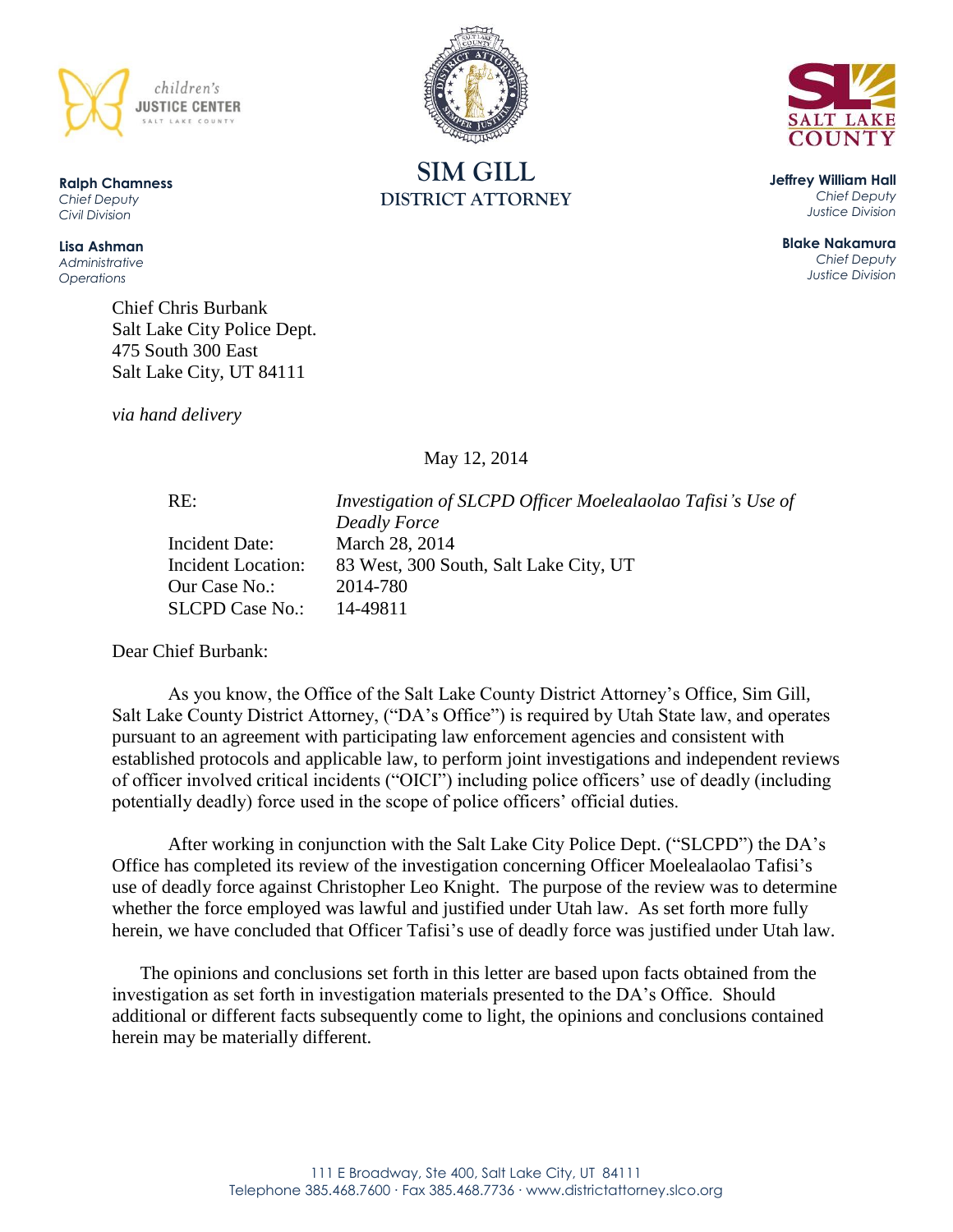$\overline{a}$ 

## **FACTS**

In the very early hours of Monday, March 28, 2014, Francisco Gonzales was driving a 1995 Jeep Cherokee in the area of 300 South and West Temple in Salt Lake City, Utah. Salt Lake City Police Officer Tafisi observed that the Jeep had a nonfunctioning left headlight. Officer Tafisi pulled the Jeep over to investigate. Officer Tafisi made contact with the driver, Francisco Gonzales and obtained Gonzales' personal information. Officer Tafisi learned that Gonzales' driver's license was suspended and he had minor traffic warrants.

Officer Tafisi also questioned the passenger to determine, among other things, whether the passenger could drive the Jeep home. Officer Tafisi asked the passenger for his name and identification. The passenger said he did not have identification and his name was Matt and his last name was Hofer or Hoffman<sup>1</sup>. Officer Tafisi returned to his patrol vehicle to try to validate the information.

About this same time, Salt Lake City Police Officer Dan Tueller arrived to back up Officer Tafisi. In a subsequent interview, Officer Tueller said that he saw Officer Tafisi using his computer in his patrol vehicle.

When Officer Tafisi's computer could not locate identification information for the passenger, Officer Tafisi returned to the Jeep and told the passenger that he could not verify the passenger's identity. Officer Tafisi told the passenger that Officer Tafisi believed the passenger was lying about his identity. The passenger acknowledged that he had given Officer Tafisi the wrong name; claimed that he used his middle name as his last name and gave Officer Tafisi a different last name to check. Officer Tafisi returned to his patrol vehicle a second time to check this newly provided last name.

When Officer Tafisi's second computer check revealed nothing (the passenger was subsequently identified as Christopher Leo Knight<sup>2</sup>) he told Officer Tueller that he had probable cause to arrest Knight and he wanted assistance in getting Knight out of the Jeep.

Officer Tafisi returned to the Jeep and told Knight to get out of the vehicle. Knight said: "No." Officer Tafisi again ordered Knight out of the car. Knight again said: "No." Officer Tafisi and Officer Tueller saw Knight put his hand into his sweatshirt pocket. Both Officer Tafisi and Officer Tueller said that this concerned them, and they ordered Knight to show his hands. Knight refused.

In order to arrest Knight, Officer Tafisi attempted to take him into custody. Officer Tafisi opened the passenger door and attempted to physically remove Knight from the Jeep. Knight resisted and an altercation ensued. When Officer Tafisi was able to pull Knight out of the

<sup>&</sup>lt;sup>1</sup> In a subsequent interview, Gonzales said that the passenger told Officer Tafisi that the passenger's last name was Hofer or Hoffman, but couldn't remember for certain.

<sup>&</sup>lt;sup>2</sup> Subsequent investigation revealed that Knight was wanted for a parole violation and drug charges in California. While not known to the officers at the scene, this information is included here to corroborate the officer's account that Knight was noncompliant and resisted arrest at the scene, and may have factored into Knight's apparent motive to try to kill the police officers.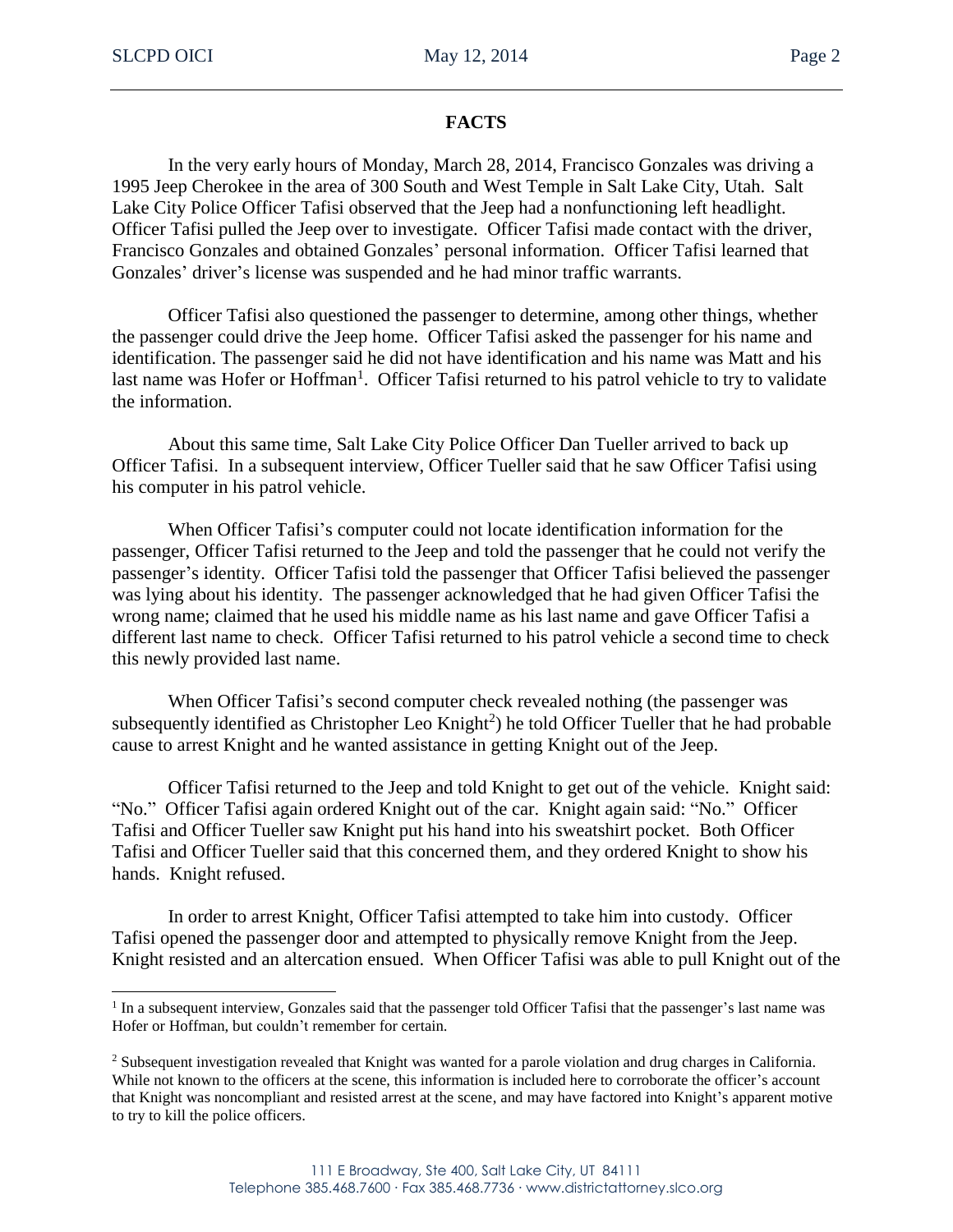Jeep, Knight fell to the ground and Officer Tafisi saw a firearm fall from Knight's clothing. Officer Tafisi yelled "Gun!" to alert Officer Tueller to the weapon.

In a subsequent interview, Officer Tafisi said he saw Knight pick up the gun and point it forward in Officer Tueller's direction. Officer Tafisi drew his weapon. Officer Tafisi saw and heard Knight shoot several times. At the same time, Officer Tafisi fired his weapon at Knight. Officer Tafisi said he fired at Knight because he believed he and Officer Tueller were in imminent danger of Knight killing them.

Officer Tafisi said that he fired at Knight until Knight was "no longer a threat." When Knight stopped firing, Officer Tafisi went to check on the driver, Gonzales. Officer Tafisi saw that SLCPD Officer Thornblad had arrived and taken Gonzales into custody. Officer then went to Officer Tueller's aid who was down and who appeared to have been hit. Officer Tafisi assisted Officer Tueller in applying a tourniquet to Officer Tueller's leg. Officer Tafisi noticed that he too had been hit, and applied a tourniquet to himself. Other police officers arrived and secured the scene.

The subsequent investigation of the incident reveled that Knight probably fired three rounds from his stolen Springfield XP 9mm firearm; Officer Tafisi fired five rounds from his Glock 17 9mm weapon.

Officers took Gonzales into custody and medical personnel arrived to treat the officers and Knight. Knight died from his injuries.

## **DISCUSSION**

## *1. Use of Deadly Force: Utah State Law*

Individuals (including but not limited to peace officers) are justified in using deadly force to defend themselves under circumstances outlined by law.

Anyone's use of deadly force is governed by, among other law, Utah Code Ann. 76-2- 402 which states that a "person is justified in threatening or using force against another when and to the extent that the person reasonably believes that force or a threat of force is necessary to defend the person or a third person against another person's imminent use of unlawful force." *Id.* This section also states: "A person is justified in using force intended or likely to cause death or serious bodily injury only if the person reasonably believes that force is necessary to prevent death or serious bodily injury to the person or a third person as a result of another person's imminent use of unlawful force, or to prevent the commission of a forcible felony<sup>3</sup>." *Id.* 

In addition to the justifications set forth above regarding the use of deadly force, peace officers are justified in using deadly force when:

<sup>3</sup> Utah Code 76-2-402(4)(a): "For purposes of this section, a forcible felony includes aggravated assault, mayhem, aggravated murder, murder, manslaughter, kidnapping, and aggravated kidnapping, rape, forcible sodomy, rape of a child, object rape, object rape of a child, sexual abuse of a child, aggravated sexual abuse of a child, and aggravated sexual assault as defined in Title 76, Chapter 5, Offenses Against the Person, and arson, robbery, and burglary as defined in Title 76, Chapter 6, Offenses Against Property."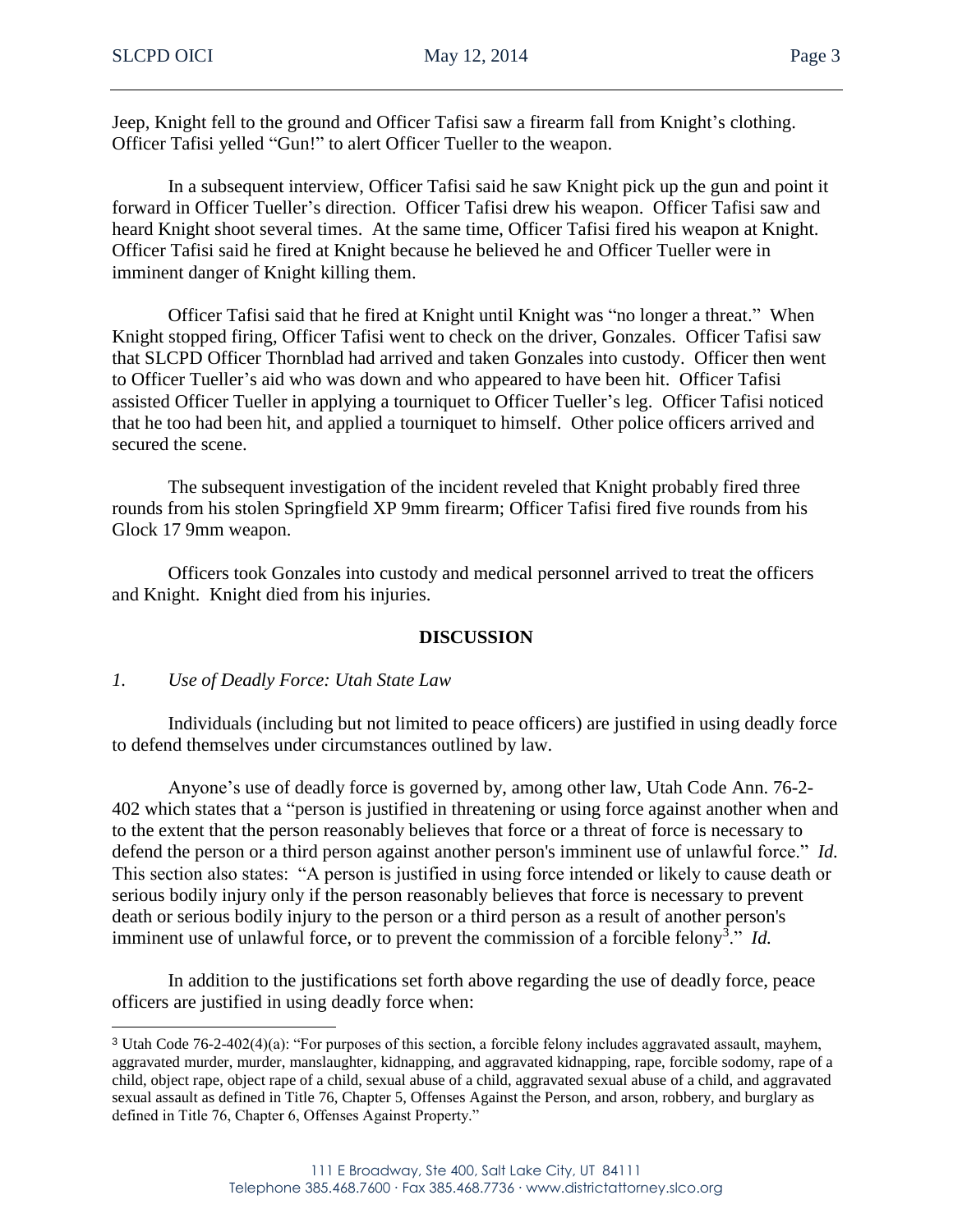"effecting an arrest or preventing an escape from custody following an arrest, where the officer reasonably believes that deadly force is necessary to prevent the arrest from being defeated by escape; and the officer has probable cause to believe that the suspect has committed a felony offense involving the infliction or threatened infliction of death or serious bodily injury; or the officer has probable cause to believe the suspect poses a threat of death or serious bodily injury to the officer or to others if apprehension is delayed; or the officer reasonably believes that the use of deadly force is necessary to prevent death or serious bodily injury to the officer or another person." U.C.A. 76-2-404.

In essence, the analysis for the use of deadly force to prevent death or serious bodily injury (whether to individuals or peace officers) turns on similar elements: *individuals*: "A person is justified in using force intended or likely to cause death or serious bodily injury only if the person reasonably believes that force is necessary to prevent death or serious bodily injury to the person or a third person as a result of another person's imminent use of unlawful force" U.C.A. 76-2- 402(1)(a),(b); *peace officers*: "the officer reasonably believes that the use of deadly force is necessary to prevent death or serious bodily injury to the officer or another person," or to effect an arrest under circumstances set forth in law. See, U.C.A. 76-2-404. The justification for the use of deadly force by a peace officer requires that the officer "reasonably believe" that the use of deadly force is "necessary to prevent" the threat of "death or serious bodily injury."

#### *2. Officer Tafisi's Use of Deadly Force was Reasonable.*

Knight presented an imminent danger of death or serious bodily injury when he fired his weapon at Officers Tafisi and Tueller. Officer Tafisi saw Knight's weapon pointed at Officer Tueller and saw and heard Knight fire in Officer Tueller's direction. Officer Tafisi faced circumstances which required Officer Tafisi to use force intended or likely to cause Knight's death or serious bodily injury in order to prevent Officer Tafisi's death or serious bodily injury as well as Officer Tueller.

Moreover, in the process of Officer Tafisi's arrest of Knight, Officer Tafisi had probable cause to believe that Knight posed a threat of death or serious bodily injury to himself and Officer Tueller if Knight's apprehension was delayed. To allow Knight any more time than already elapsed to continue to use deadly force against Officers Tafisi and Tueller would have been to expose the officers to a greater threat of death or serious bodily injury than they already faced. Officer Tafisi needed to apprehend Knight instantly and eliminate the threat Knight presented.

## **CONCLUSION**

Officer Tafisi reasonably believed that deadly force was necessary to defend himself because Knight unlawfully used deadly force against him and Officer Tueller. Also, Officer Tafisi had probable cause to believe that deadly force was necessary to prevent Knight's apprehension